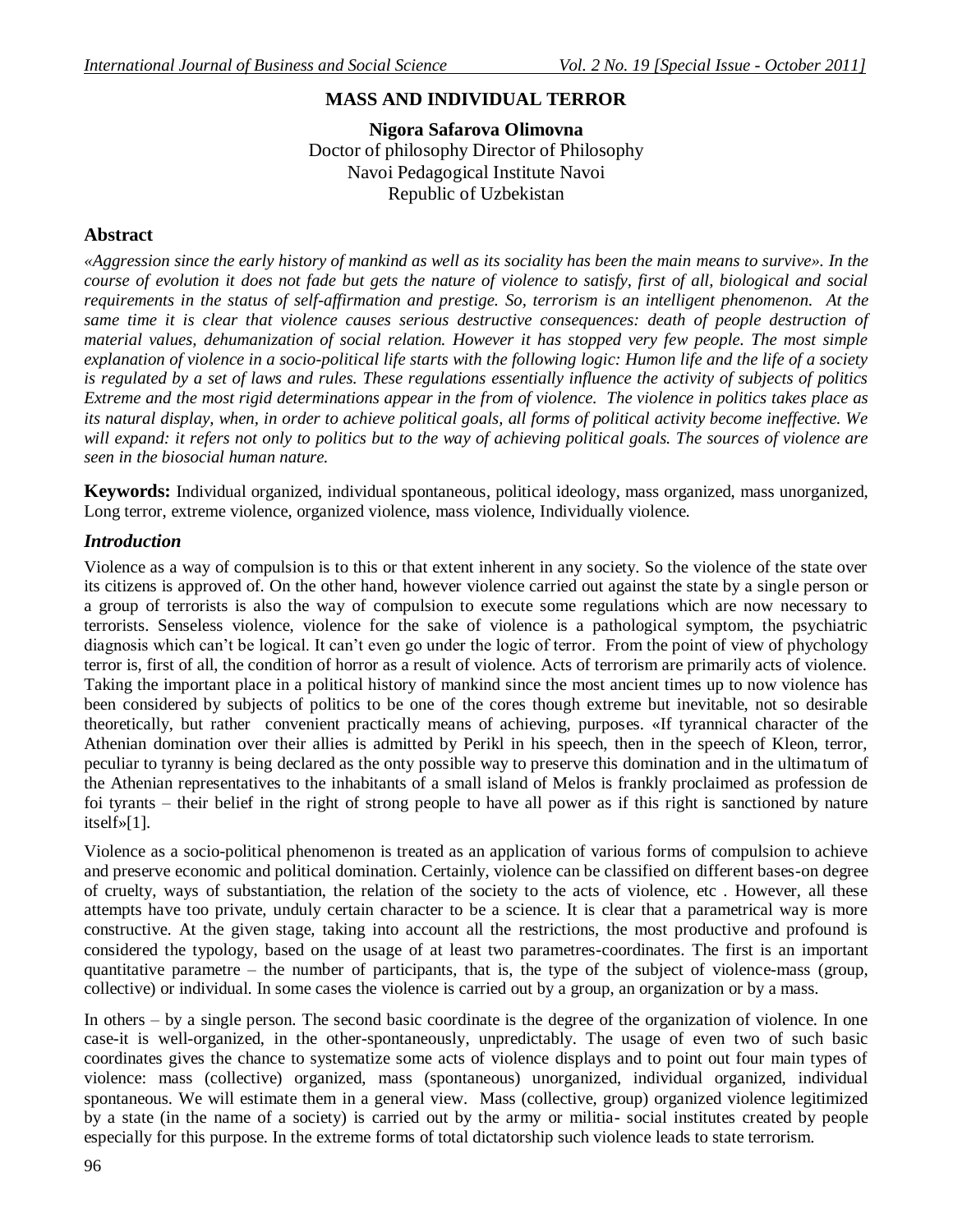Mass, spontaneous, primarily unorganized by anyone violence is usually aimed against the state and social institutes-they are, as a rule, all kinds of uprisings, strikes and other spontaneous mass actions of the kind. In extreme forms of revolutions and strikes such violence sometimes leads to anti-state and anti-social terror. Individually organized violence includes both tyranny of a monocrat over citizens, and on the contrary, individual terror against monocrats, tsar-killers, in particular. It is always based on postulation of different rights and values of people. So, in the time of slavery it was a complete right of a master over his slaves, including their lives. Under feudalism it was the right "of the first night" and the right of cruel punishment (up to killing) their people. In a modern society it may be the right of workers of law institutions to express violence in relations with criminals. For a terrorist it is the declaration of the right to distruct or even to murder for the sake of achievement of their goals or some ideals.

Individual, spontaneous violence includes extremely a wide range of phenomena: from the habitual everyday hooliganism to violation of human dignity of subordinates by their chief, and, on the contrary-murder of a chief, from quite banal "dedovshchina" in the aimy to the strikes of criminals in prisons. Even though to limit violence consideration only to the most significant, its socio-political kinds, excluding other kinds of violence, all the same there is inevitably a considerable set of variants of classification of only these kinds of violence. Violence is subdivided on spheres of action (state and interstate) in relation to the power (state, non-state anti-state), on the source of initiative (defensive, reciprocal and offensively) on the number of victims (highly intensive, strong, having low or average intensity) under the social characteristics (class, ethnic, religious) on the orientation and social depth of political consequences (progressive or reactionary, reformist or radical) on the way of influence (demonstrative and instrumental) on the used means (armed and unaided) and so on. Accordingly all these kinds of typology are applicable also to extreme violent measures-to acts of terrorism.

"Social sources of violence are well-know for a long time. First of all it is unequal position of groups and individuals in the stratification system of a society, connected with the distribution of social benefits. Any group always aspires to raise its status, to expand the volume of benefits it uses" [2].

It is known that social inequality generates extremist forms of behaviour, including violence and terror. It is clear that while the stratification system of a society is relatively balanced, violence arises more seldom. Break in the balance causes the growth of violence up to revolts, strikes and revolutions. "The break in the balance is caused by two main processes: sharp deterioration of the social status of these or those groups or the interrupted social mobility"[3]. Status decrease leads to the rapture between claims and real achievements, to the growth of negative mass moods which is expressed in the growth of protest and violence. Blocking of ascending social mobility and also desire to violently overcome the unexpected blockade, social shifts breaking the balance of stratification system cause the resistance of certain groups, which, within the limits of the given forms of imperious relations, cannot find ways of expressing and protecting their interests, except the violent ones. It is promoted by the crisis of the system of values and standards and also by the dominating political culture and traditional morals. This mechanism defines peculiar features of realization of violence in a society and in interstate relations.

From the point of view of psychology terror is first of all, the state of horror which appears as a result of violence, the activity connected with application of violence differs by a special originality. "First of all its feature is the high emotional intensity defined by a considerable share of risk. On the one hand, subjects of violence are usually guided by strong emotions and feelings reaching a high degree of the display: it is anger, fury, hatred, despair" [4]. On the other hand the consequences of violence cause a corresponding emotional reaction and the violation of human dignity of the victims of violence causes not only pain, sorrow but also the reciprocal hatred and the thirst of revenge. "The object of political violence submits to an imperious will only in case of its assurance that the danger of application of violence to it has a real character. Therefore violence threat should be accompanied by its periodical application. It is severely but true" [5]. Though there is also another point of view: threat is more terrible than its execution.

However, the violence generating terror is effective only for the solution of tactical problems. In the strategic plan, sooner or later it leads to psychological exhaustion: people get tired of being afraid and then a long terror seldom happens to be effective. Anyway never happens to be constant. Any violence should be proved – the nature of human thinking demands it. "Especially it is related to political violence. Certainly the relation of a society and a state to violence is defined by many reasons – history and cultural traditions of the people, a certain political and economic situation, personal qualities of those who have power, the level of development or structures of the civil society or on the contrary" [6].